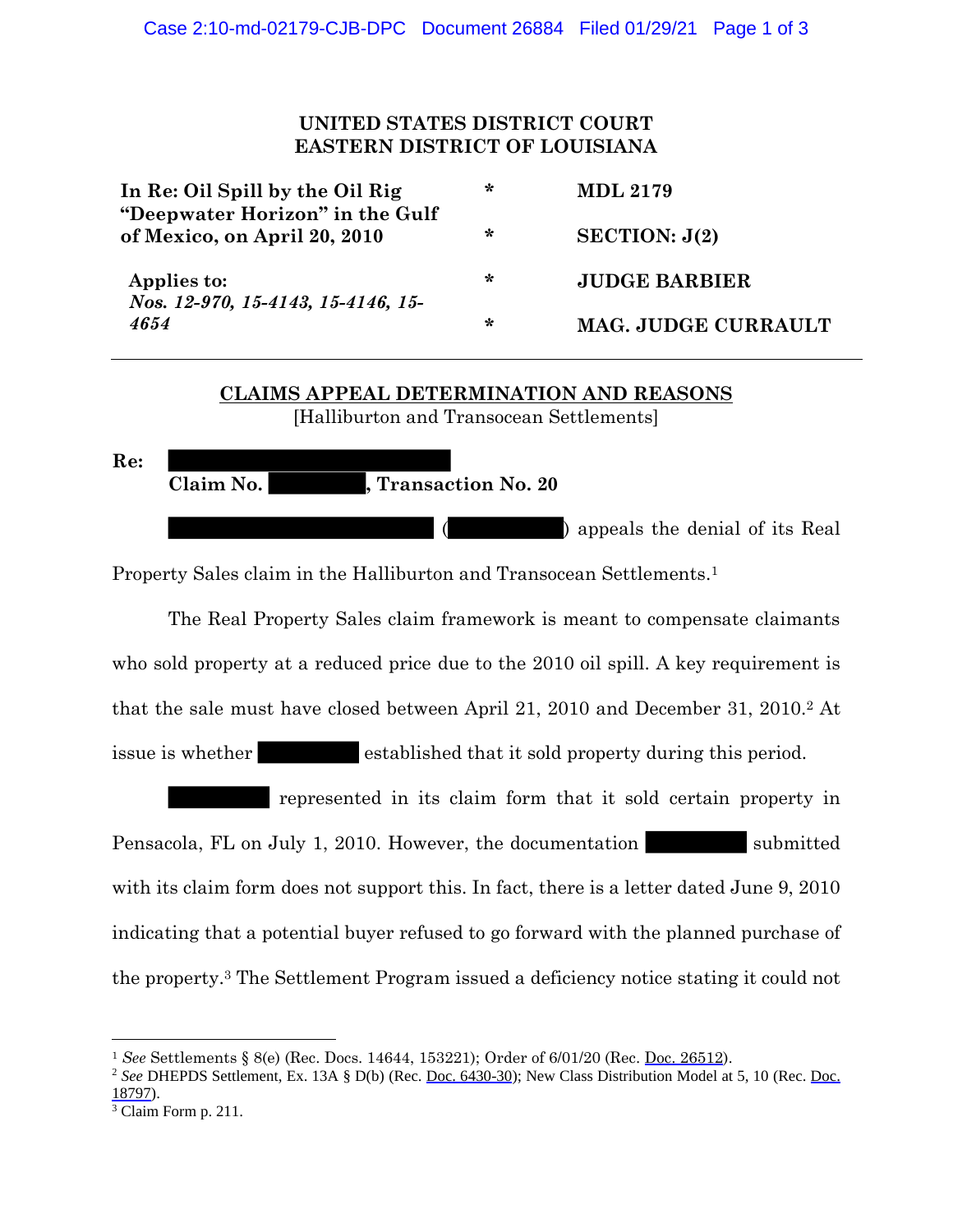process 's claim because it had not provided "a closing statement/HUD-1" for the subject property. The notice warned that if it did not cure the deficiency within twenty days, its claim would be denied. did not provide the requested document by this deadline, and the Settlement Program denied the claim.

filed an administrative appeal and submitted two HUD-1s. First, provided the HUD-1 from when it purchased the property in 1998 which obviously does not prove that sold the property in  $2010<sup>4</sup>$ emailed a second HUD-1 to the Settlement Program on December 10, 2018.<sup>5</sup> Although this HUD-1 reflects a closing date of July 1, 2010, it is not signed by or the buyer. Consequently, this document also does not prove that the property was sold during the relevant period. The Settlement Program denied 's appeal because "the claim still lacks the required documentation to establish eligibility for compensation."

's Court Review Request relies on the same *un*signed HUD-1 that it sent to the Settlement Program on December 10, 2018. Again, this document does not establish that sold the property during the relevant time. Furthermore, the record provided to the Court contains a screenshot from the Escambia County Property Appraiser's website that indicates owned the subject property continuously from 1998 until 2017. 6

<sup>4</sup> This document is attached to Millennium's appeal form.

<sup>5</sup> *See* Admin Mail 6.

<sup>6</sup> *See* document labeled "Appraisal Image" in Claim File.